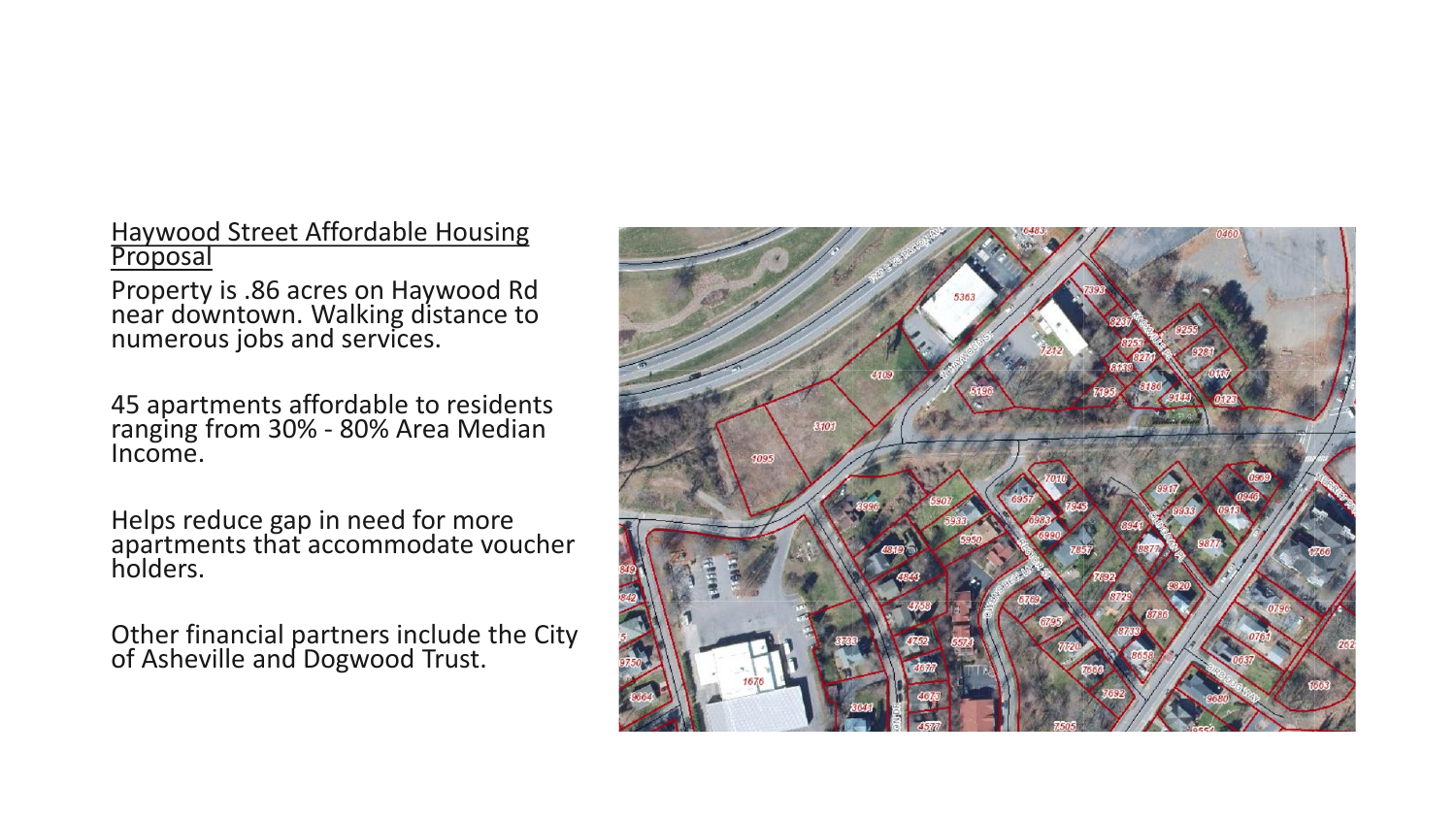## **Other affordable housing projects funded through ARPA**

- Days Inn 85 permanent supportive housing units in East Asheville.
- Lakeshore Drive 120 affordable apartments in Arden
- Habitat for Humanity 43 homeownership units in Arden and West Buncombe.
- Emergency Home Repair countywide
- \$7,545,231 committed to date.